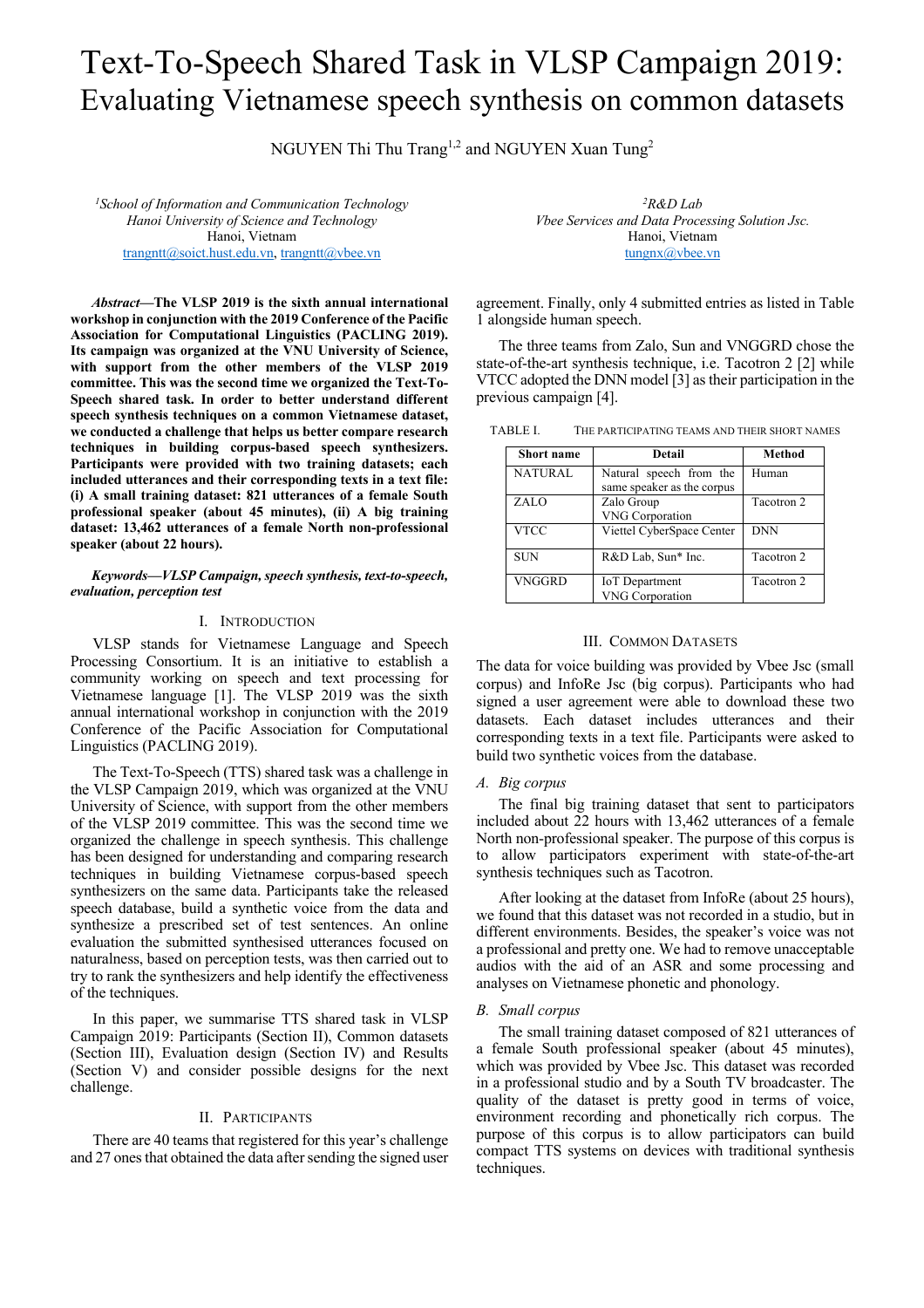## IV. EVALUATION

The evaluation was conducted online, based on perceptual testing. The MOS test was chosen for the evaluation, which allowed us to score and compare the global quality of TTS systems with respect to natural speech references. Subjects (i.e. listeners) were asked to assess by giving scores to the speech they had heard.

## *A. Testing datasets*

82 test sentences were chosen from two sources and kept out from the training big corpus:

- 44 testing sentences were chosen from the big corpus so that the natural references are recorded by the same speaker and environment. This condition made the test scenarios not really various although we tried to find out all the richest phonetic ones.
- 38 testing sentences from Vbee Jsc with various contexts and rich phonetical features.

#### *B. Subjects*

Two main types of subjects were used: (i) 18 students (19-22 years-old, 8 female) from Hanoi University of Science and Technology, VNU University of Science and University of Science and Technology of Hanoi; (ii) 10 speech experts (23-34 years-old, 4 female). All subjects conducted the online evaluation via a web application  $(Fig. 1)$ . They first registered in the website with necessary information including their hometowns, ages, genders, occupation. They were trained to how to use the website and how to conduct a good test. They were strictly asked to do the test in a controlled listening condition (i.e. headphones and in quiet distraction-free environment).



Fig. 1. Main screen of the online evaluation system.

### *C. Listening task*

Subjects randomly listened to utterances and then gived their scores for the naturalness of the utterances. The question presented to subjects was "How do you rate the naturalness of the sound you have just heard?". Subjects could choose one of following five options (5-scale):

- 5: Excellent, very natural (human speech)
- 4: Good, natural
- 3: Fair, rather natural
- 2: Poor, rather unnatural (rather robotic)
- 1: Bad, very unnatural (robotic).

Stimuli were randomly and separately presented only once to subjects. Each stimulus was an output speech of a TTS system or a natural speech for a sentence. The numbers of syllables of sentences ranged from 4 to 30, hence the speech samples lasted between 3 and 24 seconds.

Subjects participated 2 sections for voices built from Big training corpus and the ones built from Small training corpus. Due to a rather big number of voices in each section (i.e. 5 including the natural reference), we let the subjects to heard randomly a half of utterances for each voices. The number of subjects listened to each section was 24 (about 10 female).

Listeners were encouraged to do the evaluation in a single session, estimated at 25 minutes, but the evaluation could be done in multiple sessions if desired. On completion of any section, or after logging in again, a progress page showed listeners how much they had completed. Detailed instructions for each section were only shown on the page with the first part of each section; subsequent parts had briefer instructions in order to achieve a simple layout and a focussed presentation of the task.

#### V. EVALUATION RESULTS

#### *A. MOS Score*

The perceptual evaluations of the general naturalness were carried out on different voices of participants and a natural speech reference of the same speaker as the training corpus. Table II shows the MOS test results of 4 teams for both voices that built from Big corpus and Small corpus.

TABLE II. MOS TEST RESULTS FOR THE NATURALNESS

|                | <b>MOS Score (5-scale)</b> |                                         |      |  |  |
|----------------|----------------------------|-----------------------------------------|------|--|--|
| <b>System</b>  | <b>Small corpus</b>        | <b>Final score</b><br><b>Big corpus</b> |      |  |  |
| <b>NATURAL</b> | 4.58                       | 4.30                                    | 4.44 |  |  |
| <b>SUN</b>     | 4.13                       | 3.47                                    | 3.80 |  |  |
| ZALO           | 3.77                       | 4.10                                    | 3.94 |  |  |
| VNGGRD         | 3.99                       | 3.70                                    | 3.85 |  |  |
| VTCC           | 3.37                       | 2.43                                    | 2.90 |  |  |

We can see that SUN was the best team (i.e. 4.13) with the small training corpus while ZALO had a highest MOS score with the big training corpus. In average, ZALO was the first place with 3.94 point (natural speech was 4.44) on a 5-point MOS scale. VNGGRD was the second place with 3.85 score (nearly less than the first place 0.1 point) while SUN was the third place with 3.80.

#### *B. Analysis*

In this year, statistics were presented for two conditions: "strict" (using responses only from listeners who completed the whole listening test) and "lax" (using responses from all listeners, but discarding partially-completed sections). A twofactorial ANOVA was run on the results.

For the Big corpus test, as the Table III, the two factors were the TTS system (5 levels) and the Sentence (44 levels). The TTS system and the interaction between System and Sentence had significant effect ( $p$ <0.0001) while the Sentence factor is

<sup>&</sup>lt;sup>1</sup> Available on https://ptest.vbee.vn